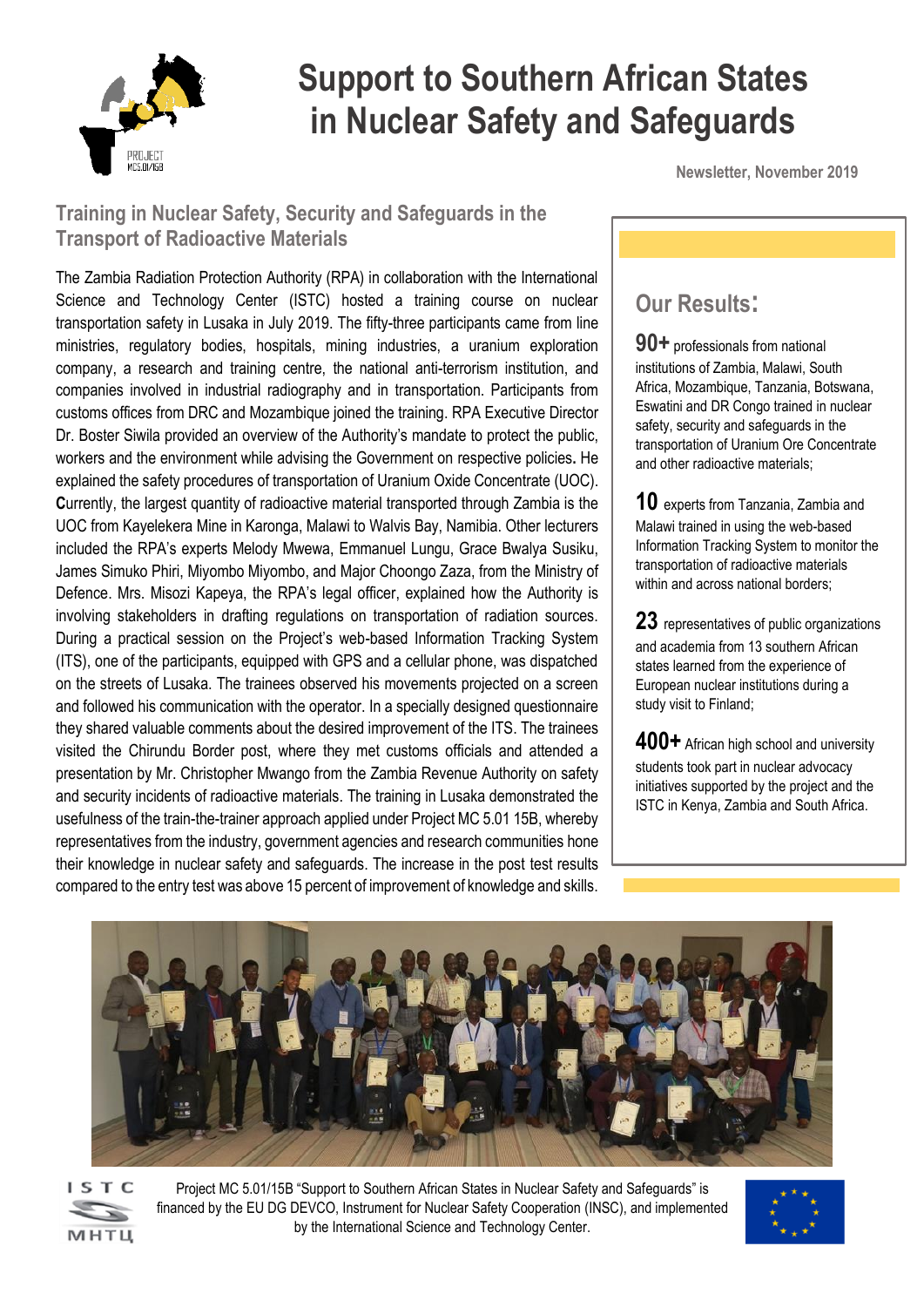## **A Web-Based Information Tracking System to Monitor the Transportation of RN Materials**

A three day training, hosted by the Tanzania Atomic Energy Commission and led by qualified instructors of Software Company Ltd. on working with the projects' Information Tracking System (ITS) was held in April 2019 in Arusha for ten experts from Tanzania, Zambia and Malawi.



#### **Testimonials by the trainees**

*We are glad that we are going to host this system and will provide all the necessary infrastructure to run the system.*  Adam Marco, Tanzania

*The system is very helpful. Really nice app and I like it.* Ian Mukabe, Zambia

*This training was so informative because it answered the very important questions. We were able to track the shipment from the start point to the end point.* Gift Mmangitsa, Malawi

*It was a great experience for us! ….We were able to learn how to work with the ITS System built by Software Company. It is a very easy and convenient process.* TAEC Team



A short video, shot during the training in Arusha, illustrates a real-time simulation of tracking the movement of a radiation source with the ITS. The System allows the collection and evaluation of all relevant data in a fast, continuous, comprehensive and consistent manner. The system provides an opportunity for information sharing among the authorities of participating countries while letting other SADC users at national and international level to take part upon their request. By October 2019, the Software Company Ltd., the developer of the ITS, has supplied and installed servers and equipment for the workstations in Tanzania, Zambia, Malawi and the RSA. The Company is preparing to deliver a second specialised training for trainers on the use of ITS.



#### **From the Production Mine to the Exporting Seaport**

In November 2018, the National Nuclear Regulator/Center for Nuclear Safety and Security (NNR/CNSS), in conjunction with ISTC conducted in Krugersdorp, RSA, the first training on "Nuclear Safety, Security and Safeguards in the Transport of Uranium Ore Concentrates (UOC) and other Radioactive Materials" for project countries. Over 40 experts from government agencies and regulatory bodies representing Malawi, Zambia, Tanzania, and South Africa, as well as representatives from SADC countries, Botswana, DRC and the Kingdom of Eswatini attended the training. Paul Hinrichsen, Principal Specialist, NNR, and Prof. Johan Slabber, University of

Pretoria, lectured on IAEA safeguards requirements for inter-state transport of UOC and on technical aspects of the safe transport of UOC and radioactive sources. A full day site visits to the Nuclear Fuels Corporation (NUFCOR) and NECSA South African Nuclear Energy Corporation SOC Ltd. enabled the participants to get an overview of the process of production, packaging and transportation of ammonium diuranate (ADU) and UOC. The trainees participated in a Case Study session on Nuclear Material Safeguards and Security Aspects during Transportation of UOC and Radioactive Sources to apply theory to practice and elaborate in group solutions to assigned tasks. A Comprehensive Evaluation was completed by all participants to gauge their understanding of the training material. The training gave an opportunity to look closely at gaps of the regulations in each participating country and to identify their needs for further implementation of project MC 5.01/15 B.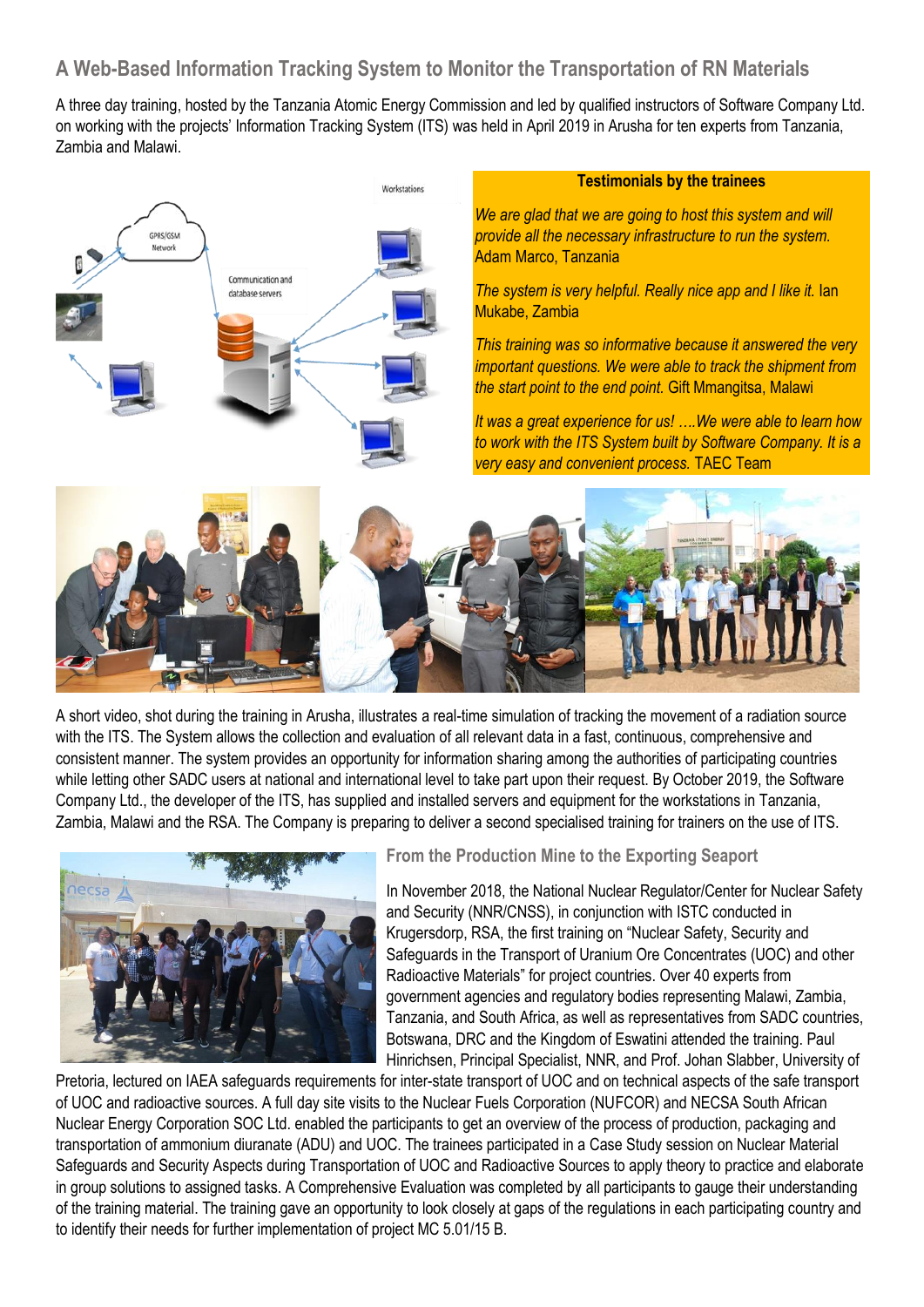### **Joining Forces with the SADC Nuclear Regulators' Network**



The two-day joint meeting of SADC Nuclear Regulators' Network and the Steering Committee of project MC5.01/15B completed on a high note in Malawi on 11 October 2019, when the 40 + participants adopted common decisions about the activities they will implement during the extension of the project within the next 12 months**.** Zambia and Malawi expressed their readiness to organize a round of trainings to hone the skills of their national experts in operating the Information Tracking System (ITS) for monitoring and reporting the movement of radioactive materials. A table top and field exercise that provides insights into the ways and means to address the

challenges to the information management in the nuclear field will be prepared by the project's partners from Finland. At least three awareness raising events were discussed as a collective effort to spread the word about the project's activities and its potential to assist SADC member countries to work together on harmonizing safety and safeguards regulations and process in the nuclear field and in particular in the transportation of Uranium Ore and other radioactive materials. These events will be tailored to various target groups, and in different venues, namely: representatives of SADC's Secretariat in Gaborone, Botswana; civil society actors and advocates from European NGOs in Vienna, Austria; members of AFCONE who will gather for a meeting in Pretoria, South Africa. For the first time since the start of the project and its efforts to engage SADC member countries, a reprehensive of the Comoros has joined the deliberations. The Union of Comoros is now the tenth country, together with the Kingdom of Eswatini, Lesotho, Madagascar, Mozambique, Angola, Seychelles, Botswana, South Africa and the DRC that has joined the original four project countries – Zambia, Malawi, Tanzania and Namibia – to share information about national and regional needs in addressing the challenges of nuclear safety and safeguards across southern Africa.

On 29 April 2019 in Lusaka, the Prime Minister of Tanzania Hon. Kassim Majaliwa officially inaugurated the Second Joint Meeting of SADC Nuclear Regulators' Network and the fifth Steering Committee of Project MC 5.01/15 B. Mr. Majaliwa greeted over 40 participants coming from 16 countries and international organizations from Africa, Europe and Central Asia, who gathered at the city of Arusha, headquarters of the Tanzanian Atomic Energy Commission (TAEC). The Prime Minister thanked ISTC for choosing the United Republic of Tanzania to host "this special event." He extended his "deep appreciation to the EU for the continuous support in ensuring that the nuclear safety, security and safeguards in the region are reinforced". The prime minister recalled:



"the transportation of nuclear and other radioactive material is a global concern and not a one-country issue. It is therefore important for the SADC region to have harmonized guidelines for nuclear material safety and security."



A three-day regional conference on enhancing Africa's capacity on nuclear safety, security and safeguards took place in Lusaka in August 2018 with over 110 participants from the public, private and civil society sectors from ten African countries. Bernard Kapasa, Permanent Secretary at the Cabinet office, speaking on behalf of Dr. Roland Msiska, Secretary to the Cabinet, delivered a key note speech at the conference, convened jointly by Zambia's Radiation Protection Authority, NEPIO, the Nuclear Science and Technology Center, the Ministry of Information and the National Nuclear Regulator of South Africa. Heads and senior managers of radiation protection authorities from Malawi, Tanzania, Zambia and South Africa talked about their national nuclear security and safety regimes and

infrastructures. Representatives from national regulators and business operators discussed prudent management practices in the transportation of nuclear materials. A main point in the agenda was the presentation of the web-based communication system under project MC5.01/15B to monitor and control the safe transportation of yellow cake and other radioactive materials. The event garnered the interest of Zambian national media with [a leading article in Lusaka Times. O](https://www.lusakatimes.com/2018/08/30/african-countries-should-invest-in-nuclear-energy-msiska/)ne of the outcomes of the conference is the establishment of the Zambian chapter of the continental network African Young Generation in Nuclear (AYGN). The young professionals adopted a position statement, pledging -inter alia- 'to support the application of safeguards requirements … and to create awareness and commitments thereof among the governments and the populations across the [SADC] member states…'